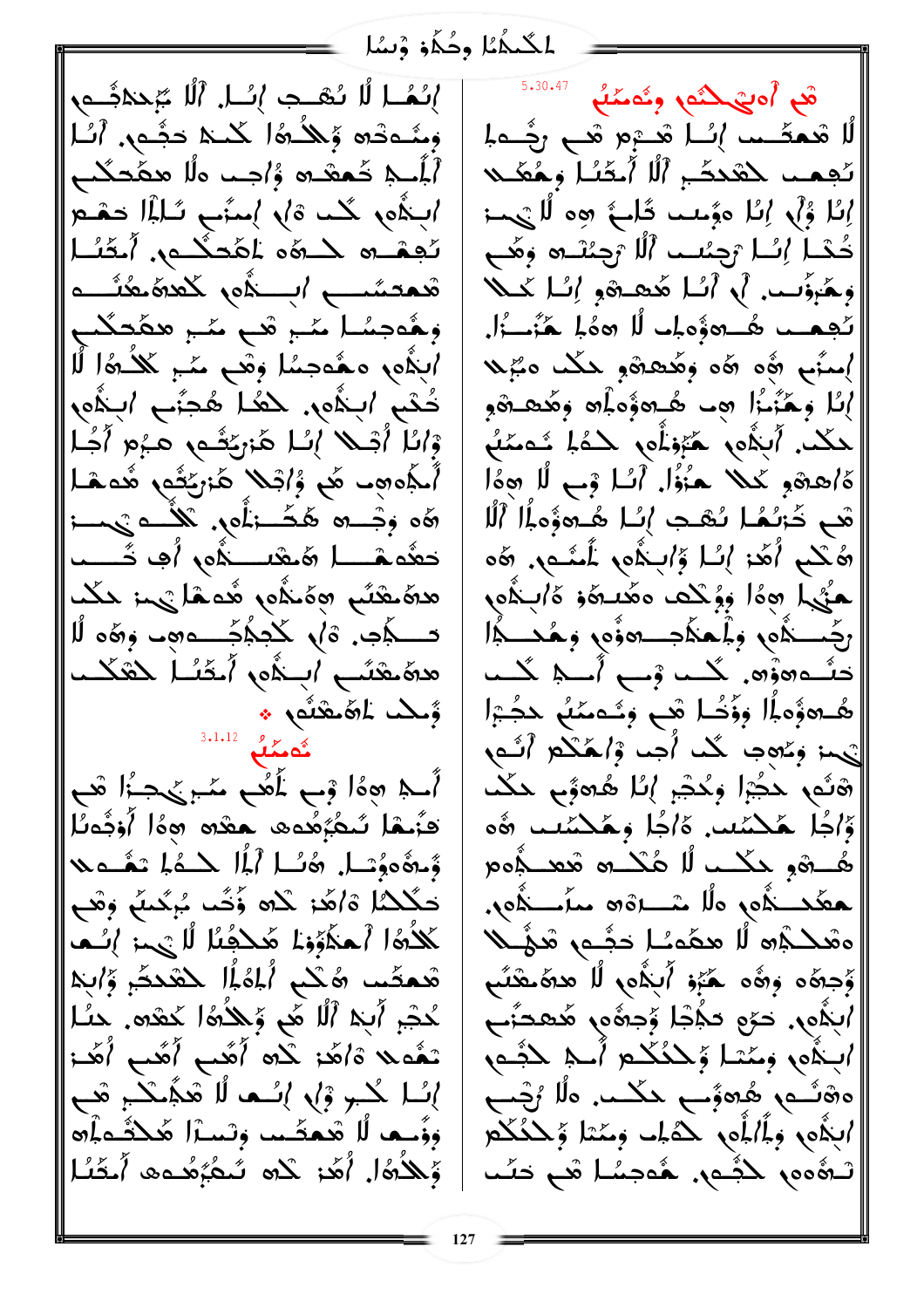أَحْمِ وَمِنَ مَا مَنْهُمْ وَهُمْ مَنْ مَا عَلَى مَنْ مِنْ مِنْ مَنْ مِنْ مَنْ مَنْ مَنْ مَنْ مَنْ هُمُعَثِّبٍ. لَا يَسنَ حَبِّضُما كُلُّمَا مِنْهُمَا مِنْهُمَا مِنْ شُمْمَلُو ضُبْعَ أَهُنْزَا. «هُا «هُا وْمِ حَكُمُ الْكَسُرِ هُمْ الْمَكْتَبُوهِ وَعُمَنَهُ كُم دُوْءُ مَنْ مَدِ كُلا لِمُوتَى اللَّهُ وَالْمُو كَهْلِمْ شُمْمَلُمْ وْأَهْدَهِ كَلَّاهِ وُّكُمْ وْهُ وِكْتُفِيرِ ۞هُا حَدْجِيُّا وِشُووْوِبُ وَۗابْتَدَ هڤولم حكّدوب هُا أُفِ هُو هُدهُبِ وَهُيُمَاا أَيْلَى حَدُبُونَ مِنْا شَوْمَهُمْ ةَاهَــز كـــوهُ الله الله عَـــــــــــــــ كَـزَنُـهُــا لْمُعْظَمِ هُمْ رَجُماً نُهِمْسَ هُـْرَمِ أَلَٰا أَبِهُ أَيَلُمْ وَهَا رَحْمَهِ مَعَاهِمَا وَالْمَجْمَعَةِ مِنْ الْمَجْمَعَةِ مِنْ الْمَجْمَعَةِ مِنْ هُهوَّبِ ابْنُهم كُب وْاهِنْها وْالنَّا لَٰا وَجَهَنُدوهِ۔ هُم وَٱسْطِ كُلُّهِ كَلَّكُمَّا مَكِلًّا ۞ه وُمعْدُه وْبِ وِمَكِلًّا ۞ه وِهَٰأَمِ هُ إِلَيْا كُلُّهِ مُنْذُوباً وَّحَـٰٰٓهِۢا مُنْتِزا هَذُلا هُدُه مِمْلِدًا هُوْا هُمُسَلا مَبُرُه لَمَّا وُحِكَ هُ العَعَلَامُ. كَلَاهُ وَهُو ەُلَّا ۞هُزْدًا مِكْمَد ۞هِجَرَفِ ۞هِ يَهِمَّ وِهْمِ لِمَثَلاً أَبَٰلَ لِمَثَلاً هُمْ شَلاً وَّهُ ەھُە وقْع أُوْجُل قْع أُوْجُلْ ھُە ەقْع أَوْكُمْ هَفَكْلًا هُو وِقْعٍ حَقَّمًا أَبَلَا لْمُصْلًا قُلُوبٍ شُلًّا رُبُّهِ. وَهُـْبُو وَمِـٰزًا ەْھەكلا ھُھەۋە ھەشەۋەباھ لا الىگ هكَتْݣَا. 6ه وْمِ وِكْتْݣَا هُدْوُهِ أَمْ معكِم وَكِلْهُا هَٰٓئُمَّاْ هُ٥. أَمِثًا يَهِمَّ وَْ لِلْكُلُّ اللَّهُ مِنْ وَاللَّهُ وَاللَّهُ مِنْ اللَّهُ مِنْ الْمَسْرَدُ جمِدُ الْحَجَّةِ مِعْنَ اهْمِ الْمَكْلَفَةِ مِنْ الْمَسْتَمَامَةِ مِنْ

هَعصًى وَتَمُكُرِّي جَزَا هُجُا وَّكَعُلَّا هُعطَّى ـ أُوب ـ لأَجْرْهُا وْاهْدُ وِلُوْلُم أَجِنُم لِمَعْكَلا هَلَمُكُمْ. هِنُا تَعُـمِلَا ةُاهَّذْ كَمُنْ أَهُمْ أَهُمْ أَهُدْ إِسَا لِحْبِر أَوْلَى }لله لَا شَكَّفَكُمْ هُم هَٰنُا وَوُّوسُاً } لًا شَعتَـــب وِتتَـــملا لِمَكْلَثَـــملَّا وَجَلاَهُا. مَعْوَمَ وَحَكْمٍ مَعَ خَمْرًا خَمْرًا ۞۫ه هڠتِرم وۭٞٮػٛٮڹ ۿؠۜۛ ۏٞڡٮؙٵ ۏٞڡٮۢٵ رُّهُه. <sup>ا</sup>َلَّا غَلَّةٍهُـــ; وْاهِـــَ; اِ كُـــبِر وِهُال َكَثِّمٍ كَعَكَبُكُرُه هُم وَوُّـمٌ. وُمصُـلًا أَبَلُوْ وَرُجِئًا نُعِجًا دِهْكُلُ عُعَكَدٍ أَبْدَ أَلَّا لَّا يَجِي أَبِيْ أَحْقِقُا أَبَلِيًا وَلَاحِقًا ٱُٱلل هُجۡنُا ٱمۡكُوهِٮ ثَـٰلُـُڡ وَۡمَـٰٓكُمۡ هُمِ وْْوِسُا. جِبُا يُجُرُّجُوهِ وْأَهْدَ ݣُدُو أَحَطًا هُعصُم هُكُم كَعْدَهُا. حَلَّا تَعْمَلا ةَاهُ: ݣُلُو أَبِلا بْقُو هُلْكُفْتُو وَٱٖا مَعْنُوْلًا وَهُ كُلُّمٍ لَٰا يُبْلَدُ أَبْلَا. أَهُم أَهٌم أَهُد: إِسَاً كُبِرٍ وَهُدْوِهِ وِيُبِكُمْ مِلَّعٍ هَكُلُكُم مِلَّعٍ هَدْءٍمْ وَمِلَّامٍ ھُھەوَٓ— اُسِّسَے ەھُ—ەوُٓەڸؙ لَا هكَحكُم ابِكُمِ. أَبِ وِجَاوَكُما أَهْنَهِ! لِحَجَّمٍ وَلَا هِمَّصِمَّعٍ /بِكُمْ أَحَكْنَا ﴾ أَهَٰ: لِحَبُّمٍ وِجُعِعَنَا لِمَحْمَدُس. \*  $3.22.36.4.1.3$ ولمعاصة مألمعُنة وهوب للوحْل وُستؤهو مأهُم هُدْهُفُر وهُا كُعْدَةُه وهُدْعَتِ أُفِ مُـممُهُ وَمِــم هُـممُــمِ وهوا حَكَــمِـمـم أَوْكَــلاَ يْهِـبْتِ هُكْــمْ هَـرْيَ ٱلْحَمْـا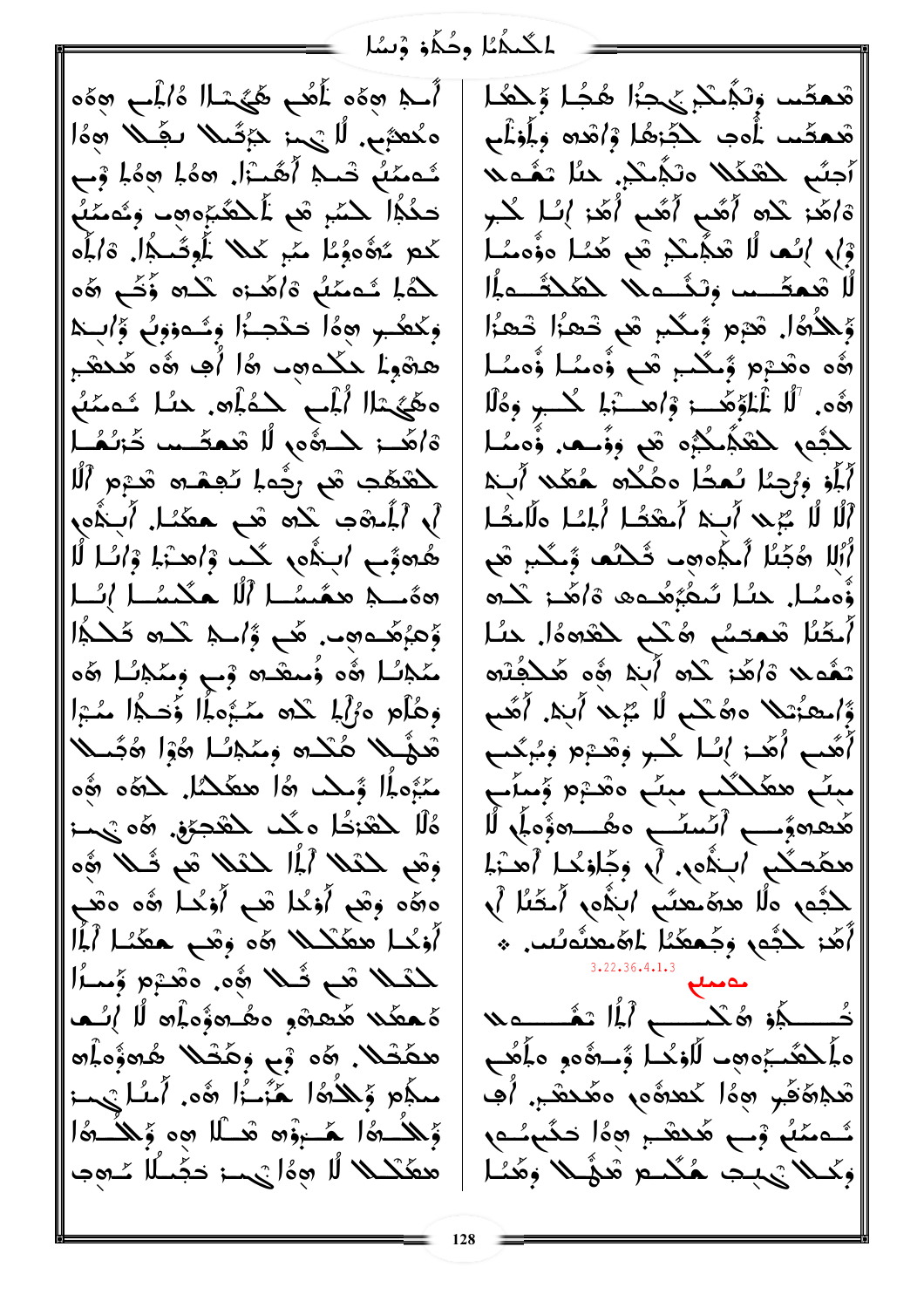حَنُّتُ أُهُنُّمَا وَهُنَّ وَهُدَهُنَّ خُلُّهَ لَلَّا تَجهَّلِ حُثِّمٍ هُجُمْلاً ٱلْمُحَسَّنَ هُنَّا أَىعُزًا لَّاسْكُمْ وَهِرَهُ هُنُم كُلُونُو وَمِ وِلًا هَٰذَا هُشَدَّمَــــــــــ دُّافُــــــــا ۞ه وأُههَدْ اللهُ الْأَرْجَعُ الْمَعْلَمَا وَهُوَ الْمَعْلَمَةُ وَمِنْهُمْ وَمِنْهُمْ وَمِنْهُمْ وَمِنْ تْــه خَــبِلًا مْمَالِيشَمَــمِ لِمْعَلّـــٰهُا وَجْلِاهُوْا هُىعُبِي. أَبَـٰأُهر وْبِي هَـٰٓزَحَـٰٰٰۭٓٓا اَلْعِدْكُمْ لَدْهَجْمَعْ) الْمُجْرِحِ وهفْبَأَ كَعُل هَبُسُمَا قَسْمًا فَنُبِصًا لَمُحَدُّون لْمَعْسُدُو وَوَى وَعَزْتُمْ مِّي سَمُّوجُلُّ كْتُوهِوْهِ مِنْكُلُوا أُمَّكُمْ وَهُمْ هِبْمُوا لًا مَعْجُمٍ «هَٰنِدُّهِ كَعُدَ ﴿ مَا قِبِ كَعُدًا وَجَدَّدُهُ أُجِبُلاً وَجَمَعْنَا أَجِدُ وَوَيَ حكْتُــــمِ هُــَــا وَــــى أَــمْلَاكَــــــــــــو<br>حكْــتُـمِ وَّــمِعْل مَـحَّـمَــب خُـدْا إِنْـا هْدَفُسِهِ أُسِيرٍ كُنْزَلَ ةَاسِيرٍ لِلْمَلَّاشِيل أَلِمَاظَرُهِـــهِ شَدْشَـــمِ فَيُحِيَٰبِـــٰكِمِــٰهِ وفِّي أا هُكْب وِكْجَـــوْ، هزُجُـــا گُەھجُلا ئېغا. ەنىۋەەر خَقَىزَى هُّەفُجُىثُم ھ؛م ثُلاھُو خَلَّ إِنْمُـا أَىكْبِ وَمِعَكِنْكِ مِكْتُبِ هُــُلَّا خُمُــدًا تَـــأه حِجّْبِثُــه عَقَـــْزَا هُنفُتِيَّهِ لَالْكُلُّهُ | حَكُمْلاً وِجُمْنُوْلَ. كَمُعَاهَمٍ شَعْبُكُمْ مِثْبُكُمْ وَشَرْسَهِمْ حَسَّبِ إِنْهُمْ هَذِّيهِ كَلَاهُ! حَقَلَهُا تَعرَفُها ۖ هُـه حَكمُ مَثْنَ مِنْ اللَّهُ مَعَ مَلَى اللَّهَ مَعَ مَلَّى مَعْ مَلَّى مَعْدَ مَعَ مَ وِهْلَــــــرَّ هُــمَكْوِوُـــَـــحِ كَلَاجُـحـــــدُّا<br>وِهُـحَـمِـكْنَــل هَــكَبْــمـحـُـــمـندُا وِحُـمِــَّةِب لْجُـجُا. وِهُجُنُـا وه رَجِنُنْـا وَجِدُّـهُا

لْحُدُّهُا وُوسُل أَجُل هُسْبِ كَجِبُراً ەئىلا ئىنوم ئىمە ئامۇمەت ئى أَوَّهُمَّعْبَ خَجِئًا أَسْهِ كَلَّهِ مَمْسًا |وَحْكُكُمْ هَمْعٍ وِلَا هُجْهَتُمْتُ كَجَزَّا لَّا تَسْآلَ مَنْسًا أَلَّا وُّي آرَه وَكُلُّهُ! ىكَـْةَ كَلْـدْهِبْ كَبْرْتْ وْبِ تْغُـدْ وَحِعَدَد وَمُحْمَلٍ وِلَمَحْشَدِ الْحَيْدِ الْمَحْمَدِينَ بِحَجْمِ وهُدهْمِ حُكَمَا هُم شُومُكُمْ. كُم لَّا مِهَا هُو يَعْسَمِ هُجِعْتِ مِهَا ٱلْأَ لْمَكْسَبُوهِبْ مَعْجِفُوه كَسْرَةُومِ ة/أملا لكن لمُأهب للميكُمُلا. • هْمْ أَيْهَا وَهُدَهُدَ حَكْمَةً وَحَدْثًا وَحَدًا  $\sum_{25.1.2}^{\infty}$ es أَنَّسه هُجُىلاً شَعْبُم ثُكْلُه خُنْفُهِ} ەجْݣُلُ نْجِلًا ەھُھُجا خَاقْلْ ەْسْھُعْلْ ەھْلِكُلاھَــزُل ەُھەُە أُمـبو كَنْــەۋا حَجَّزًا وْالْمَحْكَمَةِ مِنْهِيهِ فَإِذَاهُ الْمَسِرِ وَّكْمُكْجُلًا تُعْشَرُا هُؤُهْمُنُنَا وِجُنُّهُ مَالِمَ فَسَمِعَهِ مِنْ الْمَسْمَدِ مِنْ فَالْمَدْ مِنْ مِنْ مَالِكَةِ مِنْ مَسْتَمْرِ ەُمىلُمىنلەر ولُمىسى ، ھُو ھُزئىل ، ھ وِكْلُو هُدِمُزْجُبِ ابْذُورِ وَاسْلُوهِت دَّاجُا مَنْا وَّاهِكْ٥وَ حَنِّ إِنْهُا كَهِجْمَا هَمْتُهَا: هَامَ الْمُسْرَةُ الْمُرْهَ أَبَدُّهِ أَـبِ ثَـاهِا مَنْكُما أَلِمَتُمْ هَ1هُ هَعْشَالُ وُمِئْنَسَا مِجُمْسَا هَبُهْسَا للطّفُفُه وْجِسْا ؤُمِنُنَا وُمفَحَكْب هِبُمِ كَلَّهُ احْتَى مْقُولًا هِمُسْلًا. أَهَّد: ﴿ وَلَى يَهْدَ خَجِجُجُلَ وِهَٰلَ هُلُومٍ إِنْسَلَ حَرْهِنَّــمِهِ كَافُــا حَسَّــ;اَٰا مَكْسَــ;اَٰا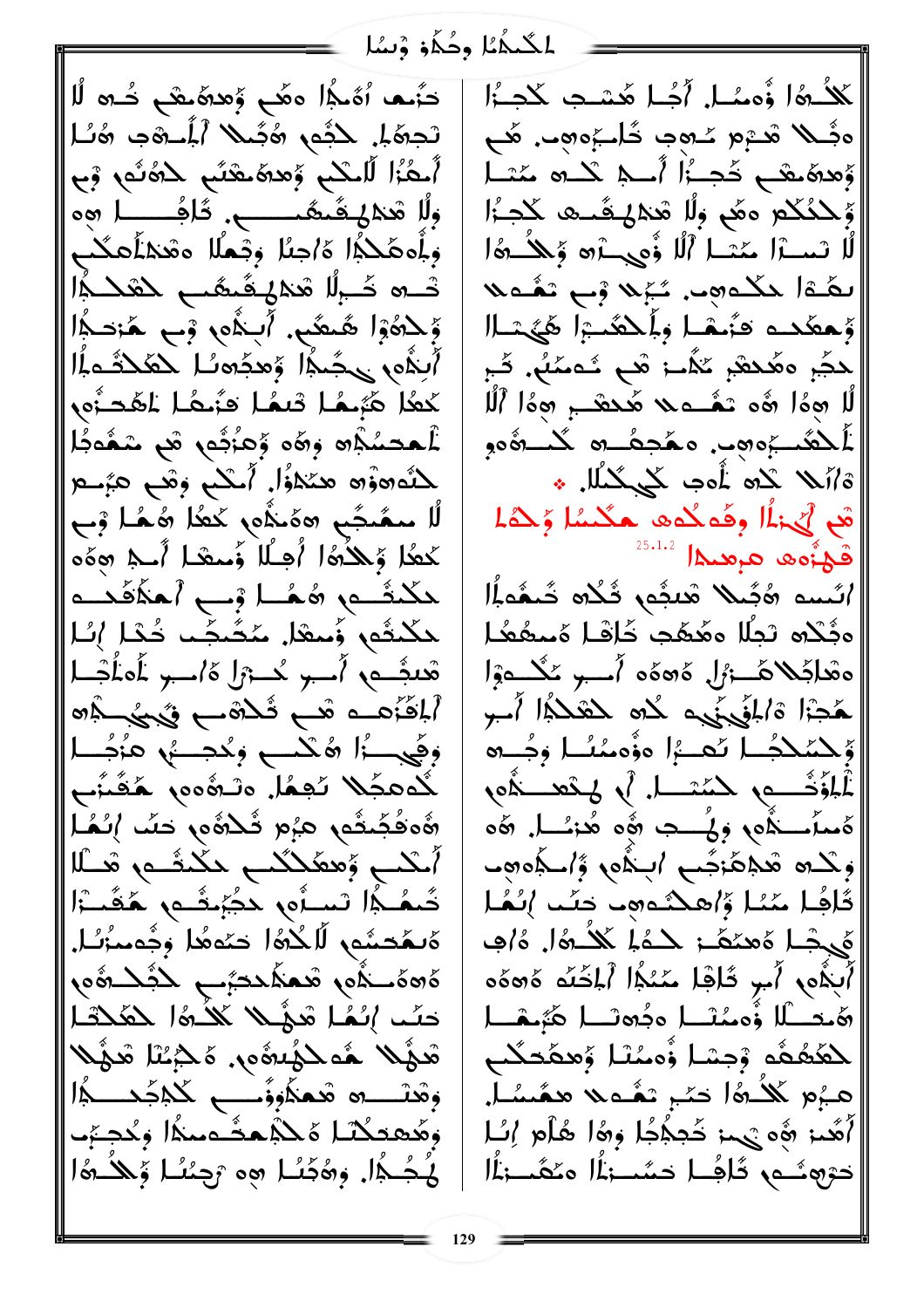هُدَبَّمَعٌ كَسَهُّدَا حَآَوُ هُـدَاً وَمَكَـدَه سُما حَمَّـهُ\$ُهُ يَبْءَ أَبَلُ/هُمَــٰذُهِ. ولُحْب ِ%سنةُ لِأَسبو تَدرْسَــا ةالمقلَّــٰدُه، هُـمُــا كـــهُا وُحسُــا ەھُـُدُوُّا وِنُـْھِـھُـٰٓاجُم \* هُمْ أَيْهَٰذُاْ وِقُوحُوْهِ حَكْمَتُمَا وَحَدُمًا وهُوتِكُمْ وِلَمَوْلَى 4.1.6 هَدُوه هُنَا لَا هُلَنَا ﴾ دجْعفهخُا هُوْا وَٱسْبَيْتَ ٱسِبْرِ وَمَعْصًا وَهِهَهِ لْمَكْنِي. ٱلْلا أُهْكُنِّي كُهْنُكُمْ وَجْـُومَالِمَا هِلًا هِمَّكَمِّسٌ حَسُنَكُمْ ا هَلَّا نُجِكْمٌ تَعِبُّكُمْ وَجَعَدُهُمْ أَلَّا دَيْجِيَّدُهُ أَمْ وَجَعَبُوْا هسّشَهُ نَعِمَى حَفِّدْ هُ وَحَسْدًا وَّحِسُسُمُـا عَـبُمِ كَلَـٰهُا. وَٱ﴾ وَجِــــمِ ھجُھُّ ۞هِ ٱهُن ۡكُنُم مِّنَ ٱلۡكُنۡمِ وُاجَبَعٍ ۞٥ محكِمًا. أُسْكُم وَكُلُوْهِ وِكْلَّكُمْ هُنُا كَـهُوْ هُبِكَــهُ٥ كَــلا وِلًا هِمَّمْهُنَّـــمِ وِلًا نْبِئَــــبِ كَـــوَّى شەھۋە ۋاڭىن كەلگە بەشھەر ۇھمَىسُا وەدئە وەْجاھ ۇھەرا. لْلْ هِهْلِيَ ۖ مَٰهُمْ ۖ هُجِزْنَتَ ۚ ٱلْل كَعْمُسُا تَقُومُ هُنِّي كَتُعِمَّعِ ثَنِعِ وكجزشه من شؤكا تقْمَعا. تَعَنُّبُ لَا وَلِلْكُ وَأَنَّ وَاهُمْ وَاصُّهُ وَقَسَمَ سْعُوجُــا شُــوووُّا بْبِنَـــب ۞ه وِنَـــب حَكْكُـــــهُلِّي وَتَجْنَــــــوهُو خَـبَرْهــــــجُل وتمُه به همُسُل \*

وَجُدجُ ُ حَقَّ الْمَعَدُونَ وَعُدُّوا لَمْ يَوْمَعُ وِهَجْلًا هُنُّمٍ وِلَّا مُبِكَى لَّاكُدْهُا. أُسِر حَنَّـــ مُّــاذًا هاْلاً أُسبو إِنْـهُــا وِّحجَّـــبُّا كَــْدُّهِ مُـَــِّلْوُّهِ لِمُهْمِ لِمُحَفَّــِـهِ ا لْحَمْدُواْهُمْ أَلَّا أُسْبِر كُجِمُوهِ وَجَلَاءُا كَذَٰلَكُمْ عَكَـٰزَهِ لَّاسُنَدُّے أَسْجِهِ هِمْ لَمْلَاهُ وَسُلْهِ هَلْكُلْقَا تَضَّرْهِ. ةُأَسَّلَبِ تَدَيَّرًا وُأَسْلِ دَجَّـهِ أَهَكُمدً بِهِ لَهُنَّنَفُ مِنْ الْمُسْلَمُ الْمُ كُحْشُـه حِجْهُجْـا هَحْقَقَىجْـا ٱلَّا ٱفِ تحمير كم من المستقار المصرية أَسْطِ لَحْدَةُ مِ يُحَشَّمِلُمْ هِجْمِ كَلَا مُا لَاحْمَى وِهْنُهُمْ الْمُوْلَمَا هَفَسَنَا مفحَنَبِ مُصَدًّا وُالِبُ مكْبِ هُو حَكَـــهِلَا. أَمْكَــــح وْســح وِهْدُهُـــــلا هُجِدْءَاهُو مِهْتَبِ أُوحِيْنَا أَبْرَا أَحْشَـٰدَمَنْدَا هُوسُـا لِـْـهُوبِ ٱلْأَصْـا وَكُدِّسِ ابْنُاهِ وِهَقَسَۃٍ هُكْتِسِ لَجْمَعٍ هُمَطْنَحْنَى الْبَاْهِرِ هُتْبِي مُتْكَلِّ لْمَحْمِىٰهُمْ حَدُّهُ لَكُوا حَدُوْا يُهِمَّ أَبْلِحَنَّمْكُمْ وُلُفٍ هَمَّسُلٌ هُمِيرٌ سَكْفِّمٍ هُـعتُما كُمْ هُـُـا هُـُّەهِـهُـا وَإِسِلاَهِ حَكَمَكُمْ عَلَى اللَّهُ حَقَّـهِ. 60 وِلًا حجَّہِ معهَّماً أَهِلًا تَجِلًا ٱحْمَلَصَ حَقَّـــوهُده. هُو وَهْدِهُــْمَـــا هِوْا وَلَا هجْنُها مِمُسْلُم هِوَٰا وَلَا قَدِيمَكُمُسُور ٱلْا هُمثَّـــم وهُا وُتـــو جَيْئـــا |وِكَالُه∫اً. هُـعفَلاً سَهُ¤ُب ثُكْ۞ُهِۥ ةُ/هُمْ أَنُمْ حَجَّيْرَةَ كَمِكْمَجُلَّا وَكَبِر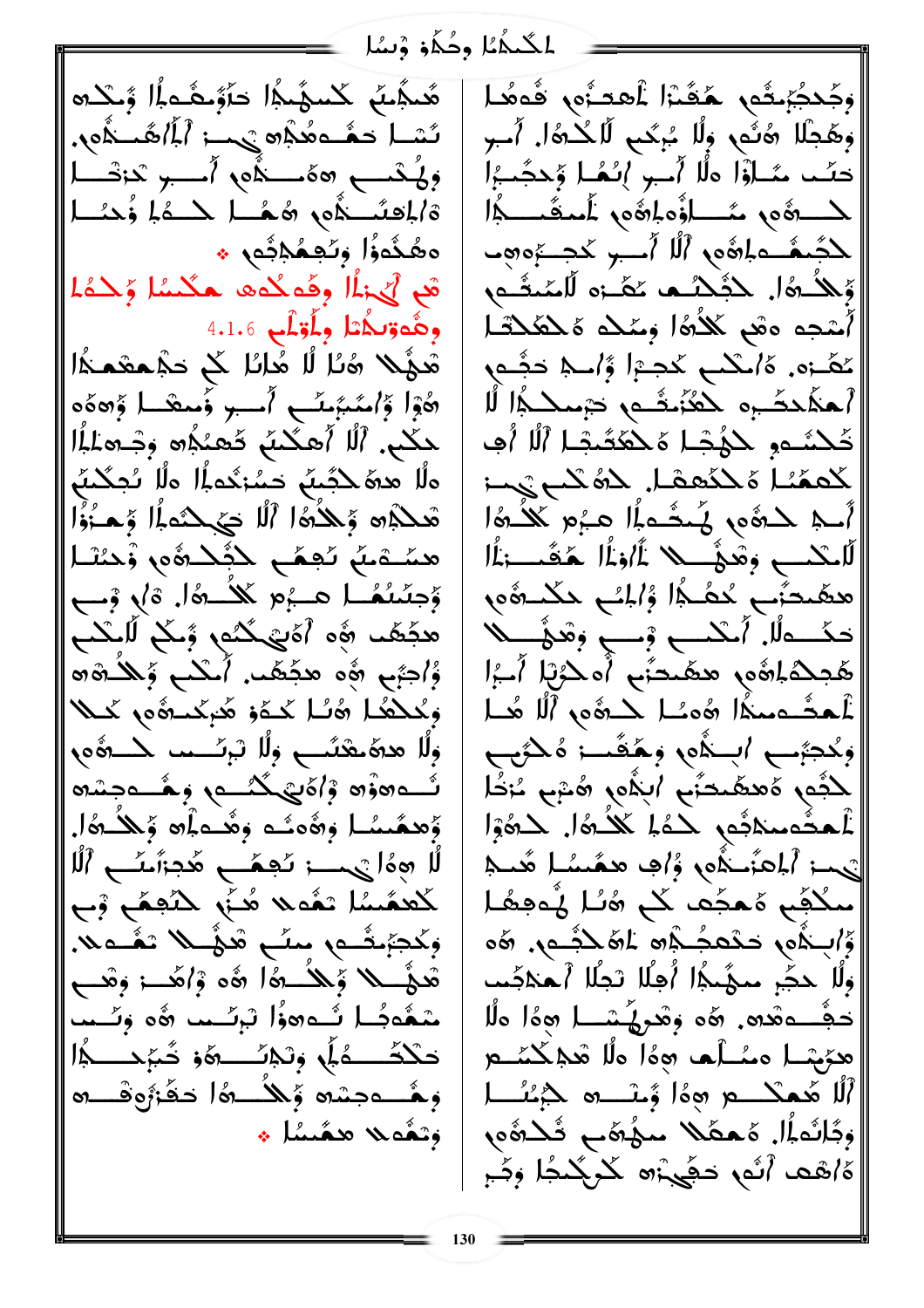## لمكْتِمُمْا وَحُكَّوْ وْتِمَا

أَحْده شَلَا هفَ; حْده هَيْحَكَم. دَوْمِعْلِمْ وَرُحِمْدُهِ قَالَها. معظَمِ كَمِ كُىمُا ەُىكَلا سُحكْ. كُھنْع هُتَوْهَـا هٽُا ۽ ەھُنَّى حُھسُـُمْ هُنْـُا هُزمَّــى. ەڭحـَّى لْأَهُدە حَنُّدًا. ەُحَمَّ وْحِسْدَ فَرْهَى. هُ لَعَكْدُهُ أَنَّهُ عَتَّمَا \* هْمِ كَذَّتْهَا مُتزِلًا هِمَنِّي. حَكْرُا وِهْدٍ يَبِهِ هَٰذَا فِي مَكْرٍ مِنْ الْمَثْلِ وَمَثْلِ هَنَّمٌ. حَعْائُلا فَيْءٌ مَّمْا \* دَّىبِ خَز يُحُلَّ وُٰاوْتَى ـهُـوَحَسْنَ ﴾ [الْمَلَ وِلْـْــــــزُەھ ۖ جُبِيْـَــــــــهِ ۚ. حَنْمَــُـــــعِ وَّسطَـــەھە وَجِئْبِ وَجِشَـــه. مُنْھَــب لمُلْعُلُم ثَلْاه ﴾ مُعلُمُا. حقُلًا. أَحُل علَات وها ـلَّاهؤُا وَّحُـل هؤَههُٰذُا. مْتَلَيْطِ أَمْتُبِ كَبِيلا غُووِبُ نَهوُّا. أَحَا ثَرِ هُدَا. هَدُّا ثَرِ حُقَـرٍ. هؤْهمُـا وِهُهوهُـا أُسـو عَهنُـا \* Lísâ vâ j Nio Lóg Lhui إِسْتَرْبًا. مِنْدَاْهُدَا. دَهُّلًا. أَوْ لَيُّ تَزَا رَهُسِبِ نَهُ أَنْ أَهْدَا لَهُ ﴾ كُهْ، وَهْدَا. كَرِ حَرْسُل سِرَه وَهِنَّهَ هَـا هُتِمْهَا. وَلَمحْتُ هَقَحْتَا كَحَعَتْ وَهُ وُحِسْرًا. ئَسْتَوْوِ وُوْقْسَا كَيْفْسَنْدَا ووْْەسمْدُوهُـل. ەاُھـو ھئْلْل كَـرِ أَكْـل هَذَا هُنَّهُ دُنِّ مِنْشُعِبٍ \*

ومّم حمّحُا لمكْلِّمُا وحُكُّو كَاوُا ووْبِسُا

ومنب حمَّحُما لمَكْلُمُمَا وحُـكُو كَمَاوُا وۋىسا هله أنه منه منه السلام العربه |دَوْرَي! قُبْضَيْدُورٍ وِلَمُتَنْلَا حَقَتُلْ. ۞ ||صُنُّمأً| وهُن كَنفُوت أَأَا وِكَعِفْتِهِ فَرْهُـهَ لِكَـٰبِلَّهِ شَى هُـٰدَـٰءَاً. أَوْتِ دُوْ هُمْلًا وَنَهُمْ لِمُنْكَبِّدِهِ حَكْفُبُرٍ هُذِب مُمِلًا وِهَبْ لَحْقَقَتُنَا وَلَٰاوَكُنُنَا. هَبْ لِكَبْلُو الَّكُمْ: مُكْبِّدِه كَحْفُبُرِ هُذِب حُكُوْ أَهْتَى حُسْهِ وَحَسَّى الْمَحْرِ هُوَ مُنَا حكْمْنَا وُبِحَّدْهِ أَا. مِيزًا جَبْ أَيمَي. كَعْمَسْنَا ٱلْمَالِ وِتْعَبّْرِ هَيْءَ شُدَوْوِبُ تسوول لموو مي أسبانه محمد المسلم ەھَّزٌم ھُدَّا. مىلَّاەُەر ھُتُا أَكْدَەُا. مسألهُ من ما مع الأودي و حلال اؤهــد هەب ھے لیے ماقةُ ھا المااُسم ھُم ھەوھىر. ەڭھكى ھُـلَّا ھَھَـ بقعَمًا. هُوصُل لمعلومبر \* گُوپُسًا. ن ن حقّ تهنا هوَها دَّسرِ ۞ه وَۗاوْتَــ وَّشُــه الله : هَـحَفُــرَا هُشْمًا حَتَّمْعَكُمُوْمٍ. وَيُسْمَحْ كُلّْعِ .<br>وْهِمْنُلْكُمْ هُمْ هَٰتُلْ وِهُدْهُوَمُمَّا \* حَنَّىبِ وَّهُ وَإِذْتَى ذُكَّدَاْرَهِ هَٰحَظَمِ مَّتِ أتسبَّب تمصــــــــوه. هكـــــــوها كمـــــع مَحْجَدُوَجِدًا أَهُدَ وَحَكَمٍ وُوَحَمْنَا \* هُلَا أَلَمَا هُم وَُوهُدا. وِهُنُو شَوْبِ هُنَّو مْكُتّْحِبْ. دَوْْمَمُلْ نْسَكْلْ قْنِ وُّدْهَلْ. أَحْرَشُه لَمْ كُلِّي لَا أُمْتُوهِ إِمْرَهُا. ݣُولُمِيا. ما. ه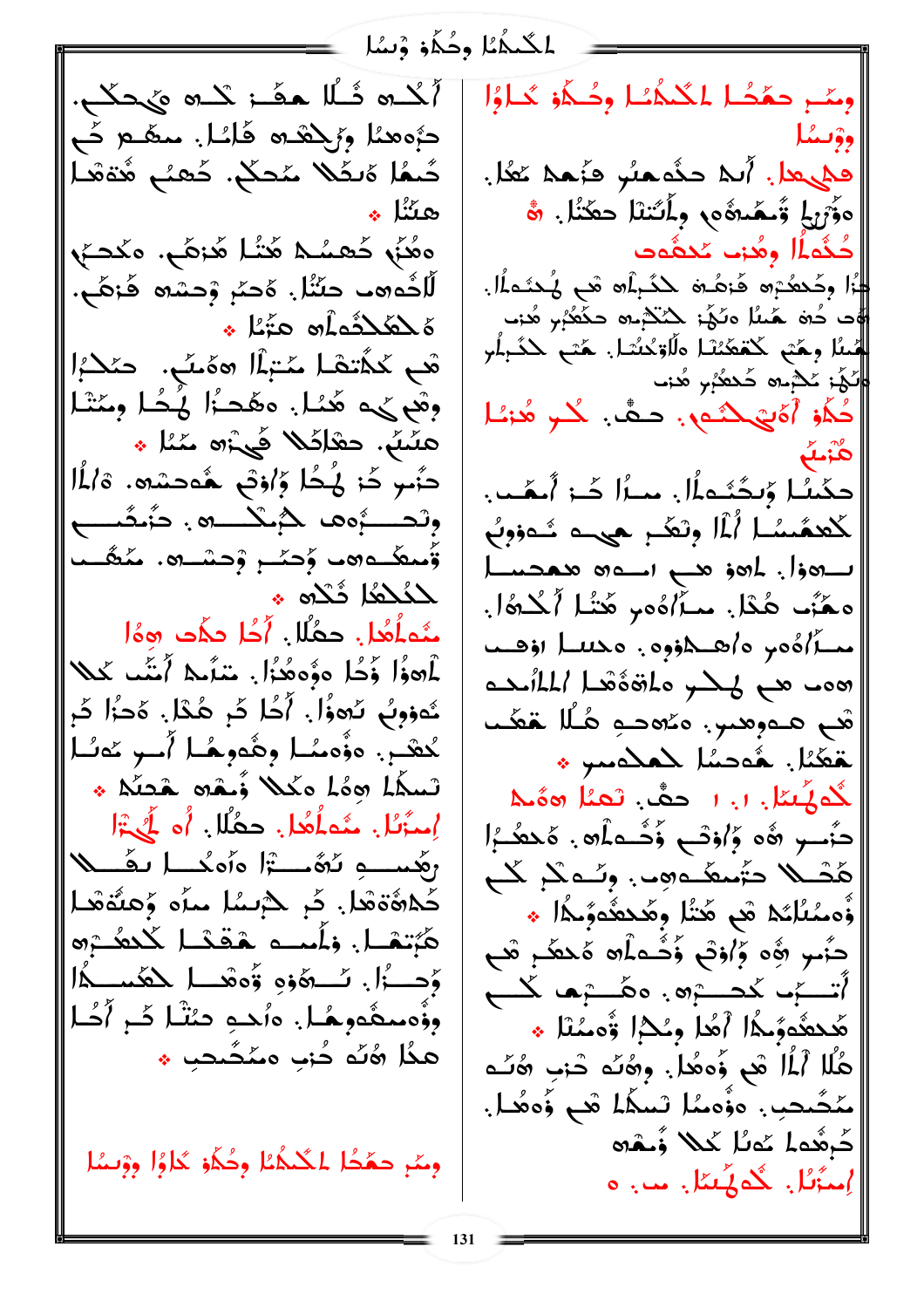أُمرِ وقع هَبُــم أَهُـٰٓتَــم كَـــلا هَنُعُـا أُمــرِ ثَه لِمُهُم حَدُّكُمْ وَهُـوَوْلا. وِتَـٰأَلَلا حُـكُوْ ثَه لِلْقُلُمِ أَسْلَمُوهَبَ تَوِجُنُنَا وَوُسَعُمَلُهُ ا وكحزِّدهم. أَوَّا سِيَسْدُو، كِشَوْحَلَا وهُنَـا تَرْمِمُلًا. أَهْ خَاقْلَا حَكَّمُ الْمُكْتَرَىٰ الْمَدْمِنَا مِنْ الْمُدْمِنَا لِلَّهُ كْمُمُا هَوْلَ وِإِنَّمْ هُدَشَهِ وِتُلْهَدْ هَذَهَبْ لْنَامُحَمَّـنُّ لَنْاهُ . شَعِينًا مِّنْهُمْ يَوْهُمَكُمْ لِلْمَامَةِ مِنْ هُه. ههُّعت أُنتِها أَنَّا وَالْعَصْنَةُ إِنَّقَّهَا أَسْأَ وَٱحْمَٰلُحُمْ. ۚ قَالَ كَلَّمْ. كُمْ قَالَحْقَمِ ەُمْل. تَعَهُّىلاً وِھَە ھُب وِسُمْحَمَّە كَمَدە . حِيضُـُّا مَمَّىكُمُّلُّا أَــكَمَّدَهُ مَعْنَــْمِ َكَؤُّدَوُّا هِمْمٍ وَسَكَدُهِ وُّهُدُهُا كُتِرَهُم وَحَسَبًا هُدَهًا هَـوَلَ وَبَرَّحَـرَهُ وَبَكْلِهِ وَالْمَسَلَّمَا للثَّلاه م*ُلمكعدُنَ*ىد*ُ*ا ؞ أُحعُـــا وْاهُــــ: هُـــنّ، حَقّىكَمفُـــــمِ ه هُ لِلۡكَٰلَائِدَا ۚ. لَمَا حُكۡوَٰٮ ۚ. ۞كَٰى ۞هُمُا حَبۡرِ أەپ كُتُم، هُبُسُمَا هِـزًا وَبِهَ كَبِ حُـكَوْنَ ەنىۋا داەزىتىم . مڭئىئەلم شىلل ئەتكىم . هْمِ أَەپْكُمْ ، كُلُّفَسِّ. هُرْمِ سَكْتِكْ. وَلِكُما مُرْكِدُهِ أُدْوَسُكُلُهِ وِتْعُدُمِلا أَد ئلاھىلەر، ئەتكەئىدەم. ئار ئېمىلەر. ألمــه كُــكمْؤْه. هُب وِهُعَمَـــلا هُكْـــهِ وتعُهد. ولَا فُهكِي حُـلَملا ۖ لحكَمْحُـماُا ەھُب وِلْا ھُھَٗــــلا. تىب ئَــــلا قــــأەھ كؤهدهُا وِهُوبُهُا أَأَلا . هُكْدُ مُخْذَ هُوبُهُا وُكِنُكُم ودْمَا ومُوَوُّم هَتْبا. أَحْنُـٰا وِلَا دَنَـٰاؤُ ا لِـكَاـِمِتَنفَـا . دلًا كَـٰـح ولَأَالًا حُكُوْ سْفُدِيا ﴾ حُكُوْ هُدْهُ وَمِدًا. هَيُخُلِّأَا أَنْبِ وَحَضَّـ ھىمَسُل ، ەقىي شكىب لىكىھ كىشتەر كُنْدُوكِينَ لِكُنْدَةٍ. رِكْنُدَاًا، هُفْتُنْدَاًا ەھَكْشُمَاْلْ \*

ِ قَتْلِ هَا . أَلَّا حُكْوَفٍ . شَمْعَهُ . َ ثَلا خَرْبُهُا نُرَّبِسُا مُـْرَفٍ وِلَـْفَـزُهِ لَا مُفْحَدُه. وَإِنْ نَهْءًا كُلْهِ كَرْضًا وَإِنَّ لَا. هْدُكُلْ وِنَرُبِتْسَا هُعْهُ فَتَسَا مُرِكْسِبِ حكُما وِلْعَـــزُه\. ۞ُه وْبِ مَكْزَكَـــرَه حثَّهلما الصُمُّمِ \* حنْفَخُونَــــل، خُمسُنُكَـــملُّل، حخُورٌ%نَـــل هُحفَعَصَّفُماُ مَتُعْلَ مَعْدَّوُمْا وِمُحَكَّمٍ. مُبِكَسِـدُهِ. هَ/ُمَكِ هِنَدِـدُهِ، كَتَمَنْعْبَـا **%ْكُمِ. ۿْىنْخَلْحْنُوه هْكُلاَوُهُمُومٍ \*** هُمُا تَعشُّده لَّدُه لِاهْتَي مَنَالَمَا لْحُدُوهُ ۚ يُومِ حَمْرًا. وِخَاصُاً يُوْهِمَا مُوحِدُورٍ هُجِوَهُمُ وَمَتَعْدًا حَيْثِ كَزُجُهَا (هَمعشُمُا) ٱلموضَوه وْاهْدنْلُوم. هُدْنَبْ حَمّْهُمُا هَحثُكُمْ ﴾ كِنُـهِ أَمَّ هُكْتُمَـٰمِ كُرِ هِمَّسُا ݣْلُاهُ، ەَكْتُكْمُ عُكْفَا وْالْمُوْد حَمْ بِتَّمَا هُمكْشَا هَادُوْمُاْ هُبَشًا ممَحَكْتُم \* حَصَّۃ اِنُغُبِ شَيْءٍ مِكْتَ شَكَلَهُ! وِهُكْعُمَعُ. ه\$ىعتَمَعُ أَهْزَى مَعْكَدَ. هُــودُلَا ـُــوْت. وْ/ إنْــعا نْـــوە( هَــمْــزْو حعَكِثَماً ا معُكَم لَحْنَى. لَا هُعِمًا لَحْنَ كَحْشُــو ۚ. ٱلَّا ٱوْهِ وِلَـهُـــ: كَحَفٌــةهُد هَٰٓڵڎٞ؎ڵٲٳ ٥ڷٮڵٳؙ؈؋ڷ؈ؙٮ۠ڎ؞۞۫ۅ۫؊ هْدْهَٰكُمْ. هُكْنُا هُو وُهكْم حْكَبِلًا. أَوْهَا وُبِكُتْبِ لَا هُدْهُـُ وَوُبْدًا وَتَعْظَـٰبُ لْحَمُتُهْنَـٰا وِكْـبِـاْا هُـهَّـٰ: ٱنَّـٰمِهِ مَنَّـارُفِ وهُدههُنُ اهْتَمِهُنُ الْمِحْسِبُالِ الْهُوْسِي تَمَكَّلًا مَثْبِلًا \*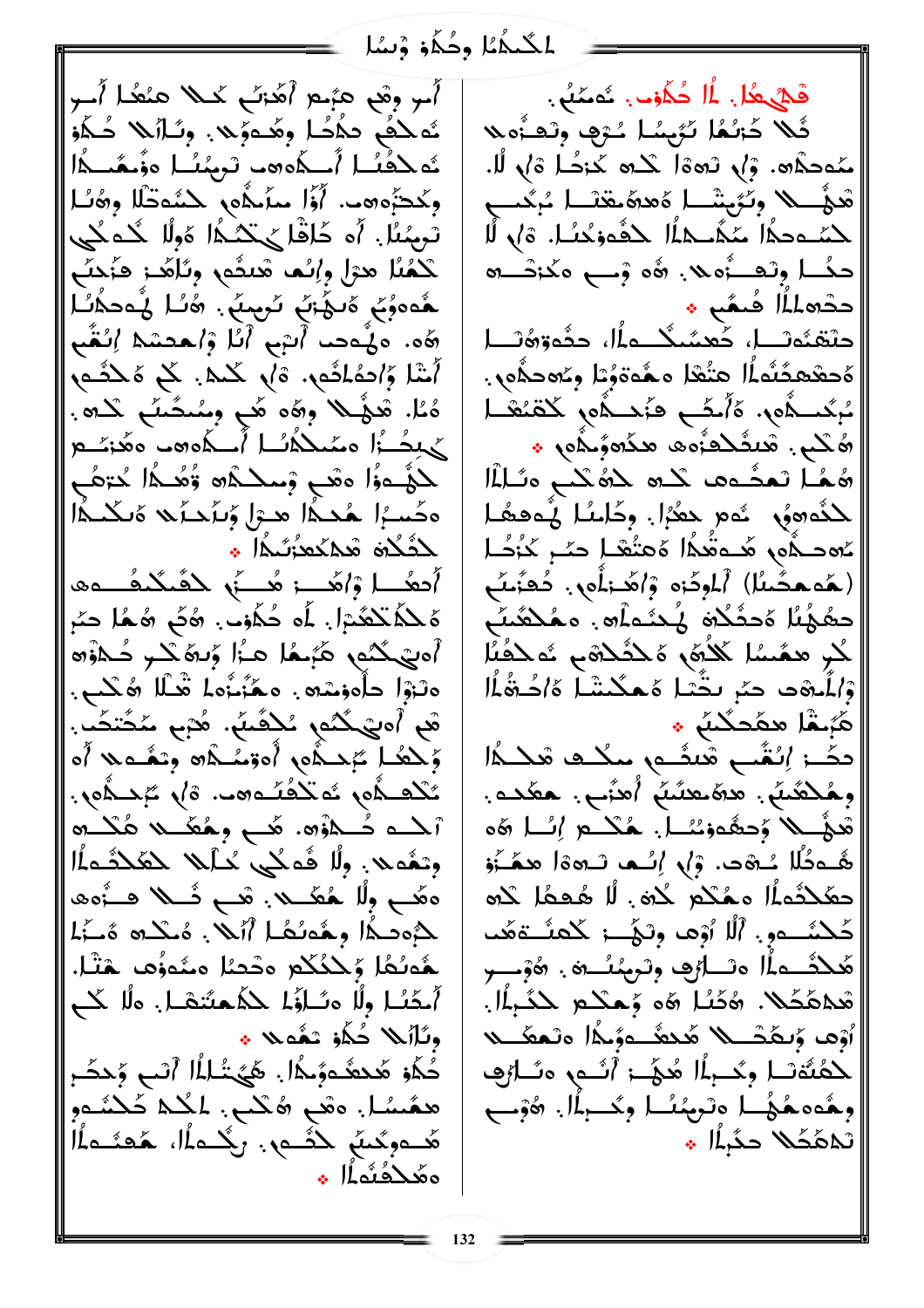لمكتمئا وحُكَّو وْتِسَا

ھُکُے حیّہ ریگھاُا اُاُے وَّسطَّےھ۔ وأَكْتَرُهُ أَ، أَهُمْتَ: هُوهَتُو وَنَدْفَتُ مَنْ لحثَم. حكْم ماْحصْنَم. هَلَمْبِ: ". " ەھُـــى وڭىـــى ھَـــمُ ھُــعُلَـــمَـلَّا مَلَّا ھــــرَّلَا ـ ەْڭلە. ةاڭر ئىم ئىم كىڭلار م هُن، سُمْعَت هِنَّوَيْهَا أَسِمْ كَلَّهِ شَكْمًا عَصَّنِكُمْ كَلَّا رَبُّكُمْ أَلا هُوَ أَمَّى اللَّهُ وَرَبُّهُ أَحَدْثَتِهِ أحلًا كُرِبْكُماًا. هزُّوجُـه كَثُـه وَرَكُـه. دَهُنُه وُدَـُـا وِلًا نَــرَّلَ!. أَبْ رَدُّه وِلًا هِنَّــهـ هَّوْت وَبْرَلَا شَدْيُكُلُمْ. هُ/سُلْ وَهسُّـت وْ﴾ لًا محكِلًا لِّأَحُصَــا تَعنِيَــا. وهُوۡمَ هُعَصَــا مْدَيْلا رِبْكُمْ! \* لمُّەت خُمْنَى وِنُوَجِّحْتَى كَتَلَا تُوخَفُنَا، لْمُنْكُلُّ وَْهِمُنْكُلُّ \* حمّههُا وكُعِسُ: وحُكُو حِعْزًا. ألمسأم هُنِّي تشْمِيهِ حَتَّمِمِّتُو. أَاتْحِفْ وْاهْدِ. هُنَّے أُهنَّوه مِّنْسًا وِأَكْسُوا وَهُو حكَّـــەمە. ەھُوٓا ھُــــەوُّەۦاٚا وِھُەوْھُنُــا هُوهُڪيُّه)ُا أَمْدُمة. هُـْبِع هُـُـُم وِـُحْمَـْبِعِ. ھُەٓب ٱسر ھمَسُل اُھتَا ەھْریُّحدَّب حَاَوُحِشُـٰٓءَلَمَا ﴾ أُسـو وْاهَٰدَ أَحَمَٰدُ الْمَاهَوُلَا كْلا هُدْدُهُ، وَهشَسْا. ۞ كَدُدجَت وْهِدْهْ هْجَهْجُمْ رَجُّهْ نُفْعَمْ. هَ وَهْدَهْ ؤْەسىا ھڭەھەب ۇيقُھا وُسُل ھگقشا. حمُّوهُا. هَٰنئا وَكَىخُا لّٰا تَـٰاكَـٰ: ٖ هَمُّتُىـا وَهِجُعِجُــِدِ لَا تَرِكَــرٍ. أَحَكَــٰلَ. هــتَّ. ∤.ڪ⊸ هُــدُهـ حَمْــهِ دُنْـه ه أَلا هــدَّمـد هُــه هُده َهُ/ُـــو اُهــدًا اُلْمَلُّهَكُـــلا كَنْتَـتِّـتَدَا هُ/ُـــو

هُــَيْ يَهُــهِ لا كُــكُوْ حَهُــيُّا. حَكُــُـمِلُّا ەكرېڭەكما ھَنْد. ەكرىرىگىد. كماھكەننىد لمُعَتَبُلْ دَوْءَ مِنْ كَرْمَتُومِ الْمَحْمَدِينَ مِنْ مَعْمَدًا وحَّمْلًا بِشِيعًا حَكْمُومِ وَأَلَمَّا الْمُحَلَّا وْأَهْدَى أَبِهِ هَء دْ: مَكْنُدًا وِدُرِ أَرَكْتُمْ. ش سے : روْ. لَه مكْ ەَحِبُوْهِ مِمْــوَبِ كَلِي شَمْلُوُنُــا وَرِكْــولُه ا. رِكْداًا أَحْدَىٰهُ أَلَمًّا ۖ هُرِهُمحُا وَحِمَّتَسُدَا. ەھُب ۆھتۇلى. ھَكَسَبَىك وأَسْتَكُمەت هدَهُ حديثًا. هُــــتَّى تَـهُــــمِــدَ هُـــــا وَمــــــرَا أَهْ مِنْ الْمُدَارِ وَٱلْمُلَامِنِ وَٱلْمُسْتَمَارِ ﴾ [السَّمر: 6] لِحِمَا وِكْمِهِ دَهِ تَطَلَّا أَهَدَ. هِمَّنْتُمَائِكُمْ أَسِــكُوهِبَ يُهُزِيْكُسَــل وَهُكَسُــل أُووَّىلا لْكُسْلُنُـا وأَـــكُوهب هِوَا حَزْفَعُشُــوهـ كملا هُاهُلا. كەد كە اُلما وأَسكوھ لمحدُّا هضَها \* ەھُم وِلَّا ھےلَّا). كَمْمُوھە ەَھەەَمْھەُمْل. هَغْمٍ وِهَّزْتِ لِهِمْ لَمْ كُلُّهُ لِّهُ عَلَيْهِ عَلَيْهِ مِنْ كَلِّهِ ِ لَخَّـٰـٰہٗا ہِحْـٰ۔وَدُہٗا. ہُـٰٓٓٓٓٓٓ ہِبِ مَـُحَّـتَّـٰٮ ِ لَٰا لْمُدُدُّمِ هُـِ رَبُّكُماً!. حَرِّهِۦٓٓۥٓا هَ وَهُمْمَـا هُوهد هؤم ألْحَدهُ المَحَمَد وَاوَوْه لْكُلُّهِ ۚ وَحَكُّمْ هُلُّلُهُ لَمُعَوِّزُكُمْ وَتُسْعَدُ }. هَاكُم وَبِ حَتَّدَهُدًا همَّهِ قَا دَهَّبَـقَّا وهُووُحُـــا كَلاُه مُـــا لْمَهوْهِ مِنْهَنْــَــا حُرِيْكُماًا. مْدَهَّلًا وِقُوعَ ُلَّا هَٰٓ مُرْمَٰنًا وِكَرِيْاًا أَسْكُوهِبْ. فَيَ ذَوَّ مُسْتَكْمًا وِكْمَارَةًا وَمِمْسِرِ حَمَّتُا ةُ/هجَّاهِكُمْ حجَّجَوُّكًا. وهُم وِلَّا هُعَكَدَ كَفُوهَزْنِا هُكُبٍ. كَمَكَ كَدَه هِيُـٰهُا حُـٰـٰهِ حُـٰٓبِمُا. أَسِـٰهُم وَسِـِ هَـٰٓءَهِ مُناْمِثْمِ كَلْمِ كَلْبِهَا حَمَّمْتُمَا الْقَرِيَّةِ وَالْمَدَّارِ وَمِنْكُمْ الْمَدَّةِ وَمَثَّلَّاتِهِ وَمَثَّلَّاتِهِ وَمَثَلِّقَاتِ وِهَٰٮضًاا. أَنفُا وِكَلْهِيْهَا وُٰوْبٍ هَٰنُا.